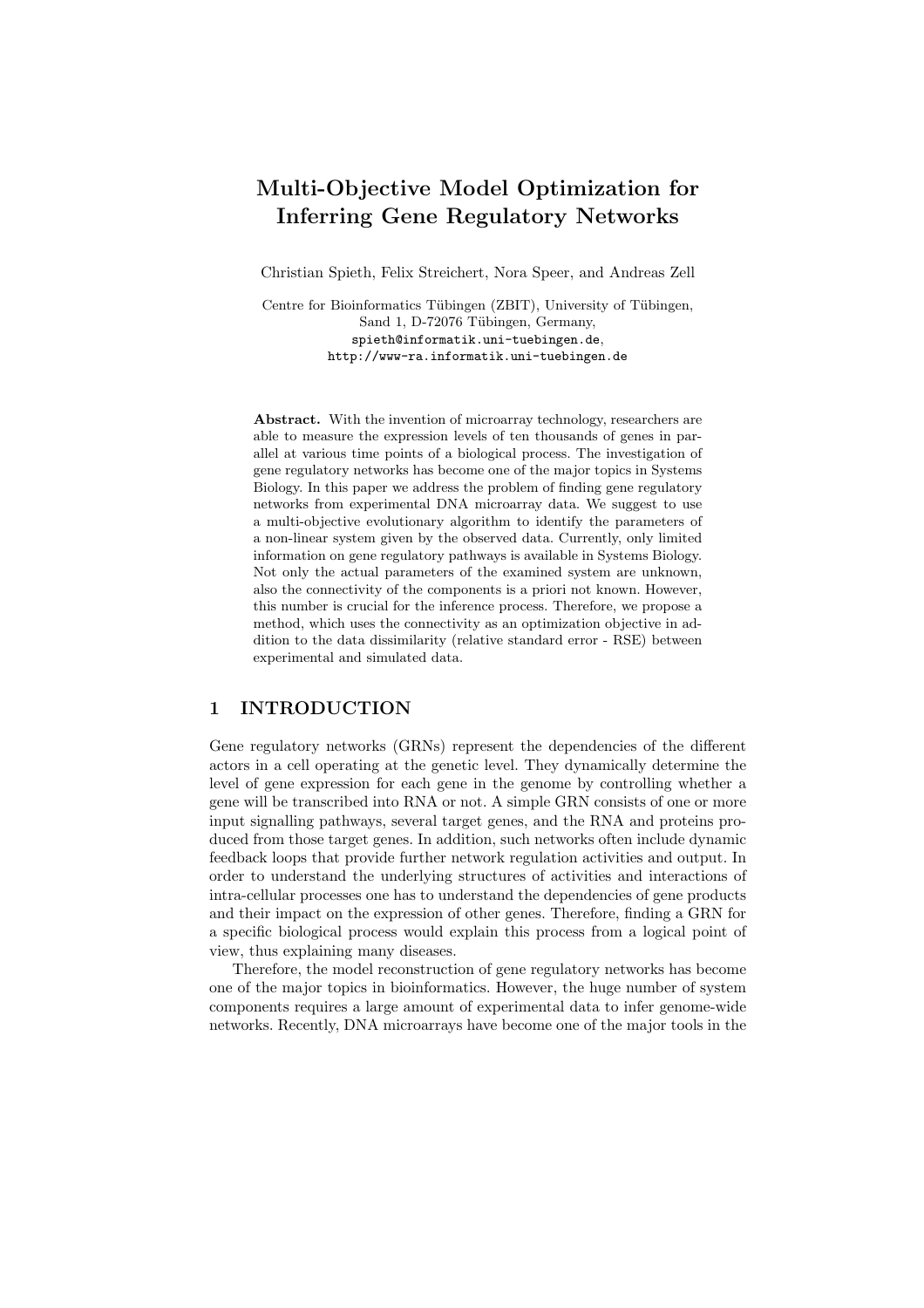research area of microbiology. This technology enables researchers to monitor the activities of thousands of genes in parallel and can therefore be used as a powerful tool to understand the regulatory mechanisms of gene expression in a cell. With this technique, cells can be studied under several conditions such as medical treatment or different environmental influences.

Microarray experiments often result in time series of measured values indicating the activation level of each tested gene in a genome. These data series can then be used to examine the reactions of the cell to external stimuli. A model would enable biologists to predict the reactions of intracellular signalling processes. To re-engineer or infer the regulatory processes computationally from these experimental data sets, one has to find a model that is able to produce the same time series data as the experiments. The idea is then that the model reflects the true system dependencies, i.e. the dependencies of the components of the regulatory system.

Several approaches have been made to address this problem. Many of them are only relying on the distance between the experimental data and the simulated data coming from the mathematical model, but the biological plausibility of the system is almost always neglected. And although Biologist know, that regulatory systems are sparse, i.e. one gene relies on average on a small number of other genes, this fact can be found only in some publications.

In this paper we propose a methodology for reverse engineering sets of time series data obtained by artificial expression analysis by combining two objectives into a multi-objective optimization problem. The first objective is the dissimilarity between the experimental and the simulated data (RSE). The second objective is the connectivity of the system. Both objectives are to be minimized to gain a system, which fits the data and at the same time is only sparsely connected and therefore biological plausible. With this approach, we systematically examine the impact of the connectivity of the regulatory network on the overall inference process.

The remainder of this paper is structured as follows. Section 2 of this paper presents an overview over related work and lists associated publications. Detailed description of our proposed method will be given in section 3 and example applications will be shown in section 4. Finally, conclusions and an outlook on future research will be covered by section 5.

## 2 RELATED WORK

Researchers are interested in understanding the mechanisms of gene regulatory processes and therefore in inferring the underlying networks. The following section briefly describes the work that has been done in this area.

The earliest models to simulate regulatory systems found in the literature are boolean or random boolean networks (RBN) [8]. In boolean networks gene expression levels can be in one of two states: either 1 (on) or 0 (off). The quan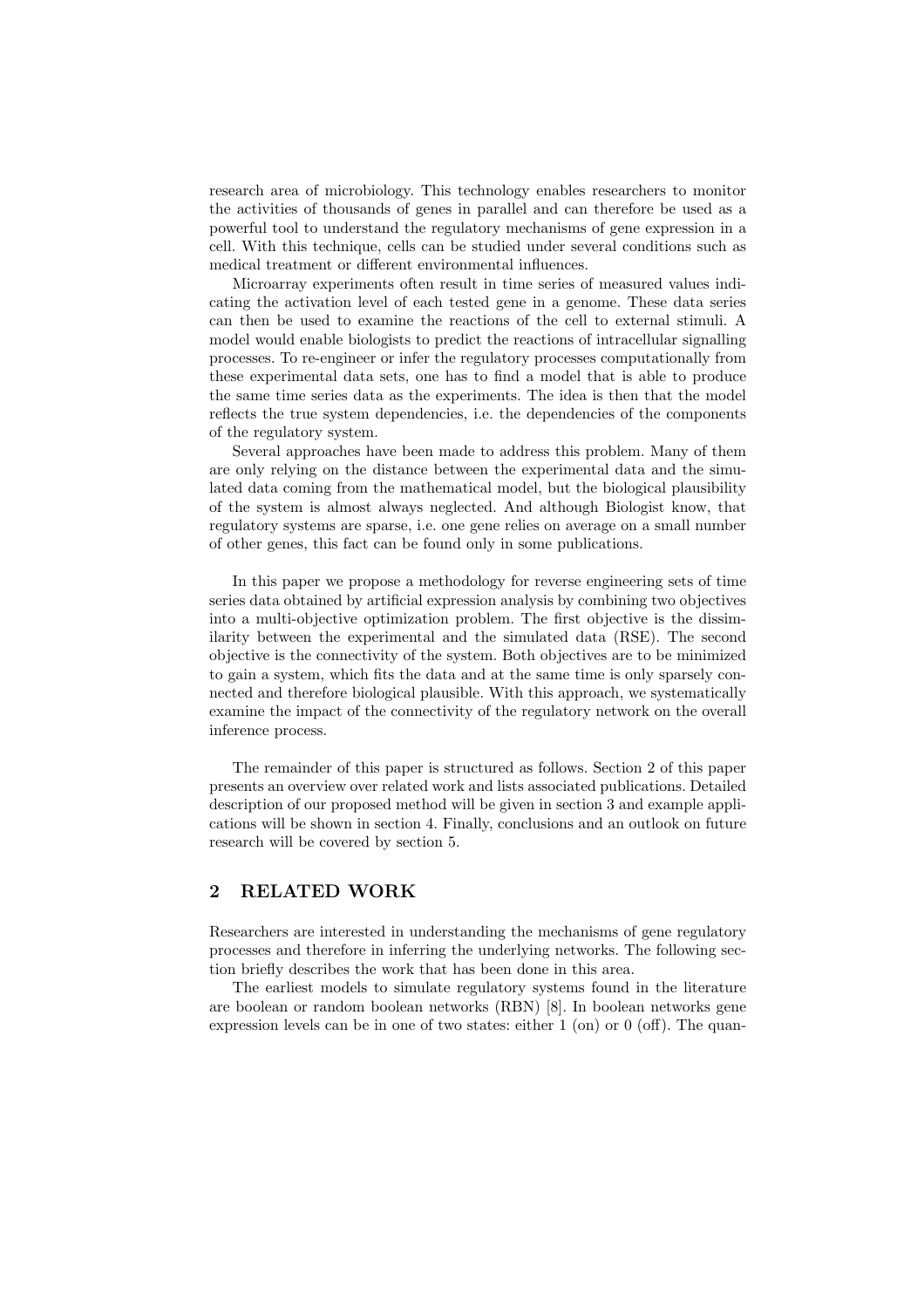titative level of expression is not considered. Two examples of algorithms for inferring GRNs with boolean networks are given by Akutsu [1] and the RE-VEAL algorithm by Liang et al. [11]. Boolean networks have the advantage that they can be solved with only small computational effort, but they suffer from the disadvantage of being tied to discrete system states.

In contrast to discrete models like RBNs, qualitative network models allow for multiple levels of gene regulation. An example for this kind of approach is given by Thieffry and Thomas in [20], where a qualitative model was successfully inferred. Akutsu et al. suggested a heuristic for inferring such models in [2]. But those models use only qualitative dependencies and therefore only a small part of the information hidden in the time series data.

Quantitative models based on linear models for gene regulatory networks like the weighted matrix model introduced and inferred by Weaver et al. [22] consider the continuous level of gene expression. Another algorithm to infer quantitative models is the singular value decomposition method by Yeung et al. [23]. Drawback of these models is that they are restricted to linear dependencies, which makes it difficult to model biological networks due to the fact that biological systems are known to be non-linear.

A general example for a mathematical non-linear model is the S-System, which was introduced by Savageau [15] in the 90s. S-Systems for inferring regulatory mechanisms have been examined by Maki et al. [12], Kiguchi et al. [10] or Tominaga et al. [21]. Non-linear models and especially the S-System face the severe disadvantage of having many model parameters to be inferred  $(2(N+N^2))$ with N the number of genes). Tominaga  $et$  al., for example, bypassed this problem by inferring only a subset of genes of the original system (2 genes out of 5). Methods using S-Systems or other non-linear models regard only a small number of components within the regulatory network to be reverse engineered, i.e. a total number of genes  $N \leq 10$ .

So far, only parameterized models have been considered in this section. Other approaches, for example non-parameterized models, to infer regulatory systems from time series data using artificial neural networks [9] or bayesian networks [7] have been recently published, but face some drawbacks as well. Bayesian networks, for example, do not allow for cyclic networks, which are known to exist in biological systems. Another kind of non-parameterized model are arbitrary differential equations, which can also be used to model regulatory structures as Ando et al. showed with genetic programming (GP) in [3]. In this publication, GP was used to set up a system of suitable differential equations, whose time series are then compared to the experimental data.

Although the standard single-objective algorithms, which were used in some cases for parameter optimization for the parameterized models, tend to find completely connected networks and thus biologically implausible solutions, the number of connections was not considered to be of any importance. Knowing that the system that is to be inferred is sparse by the very nature of biological systems together with the necessity to find a model with the same time dynamic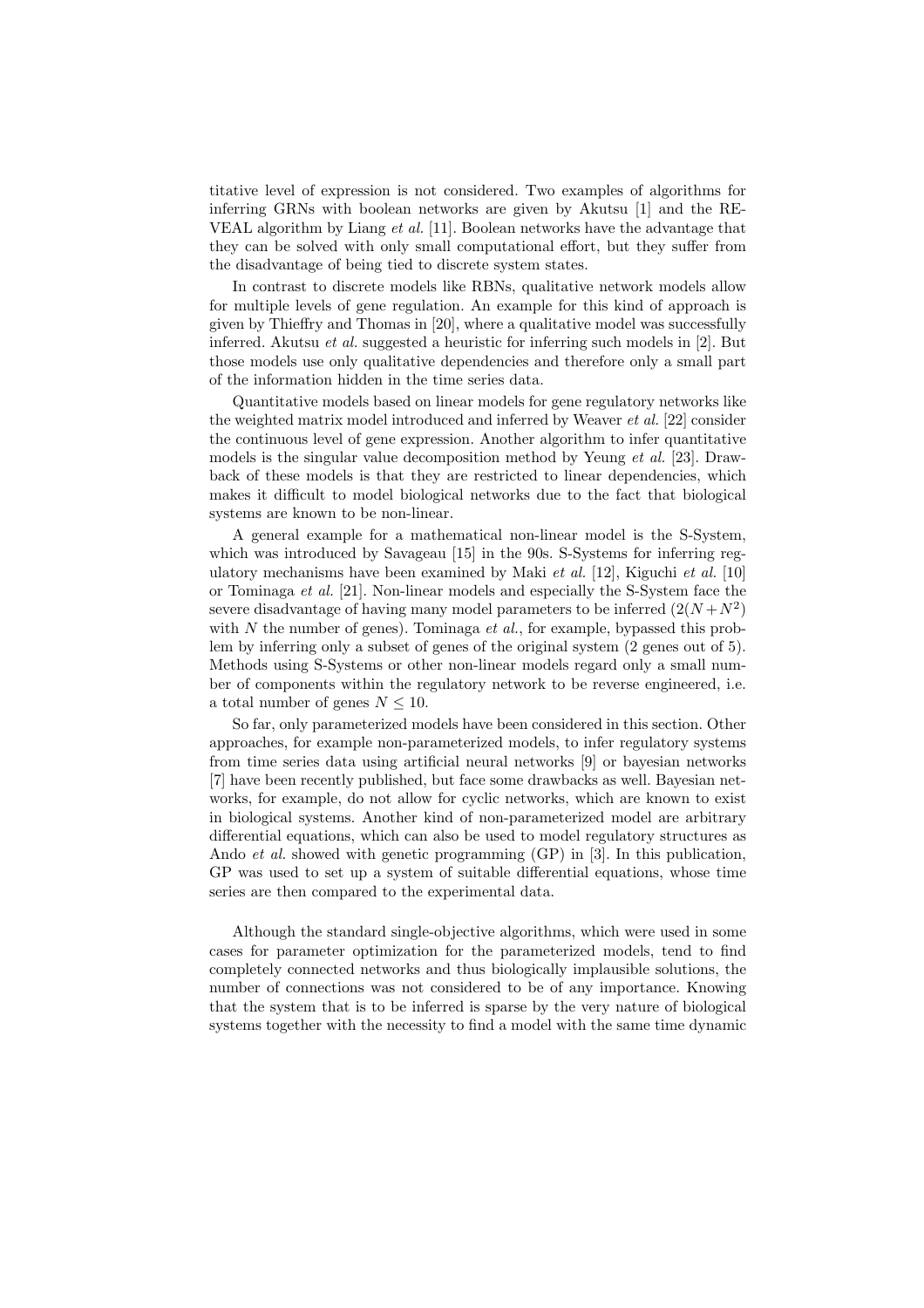behavior, the problem of finding a set of parameters for a mathematical model is obviously multi-objective; thus, MOEAs should be used.

Further more, previously work on this topic showed that, due to the multimodal character of the solution space, several sets of parameter exist, which fit the data satisfactorily. Thus, standard optimization techniques are easily caught in local optima, i.e. finding a solution with a good RSE but with no structural resemblance with the true system. This is known to be a major problem in the inference process [18, 13, 6, 14]. Because MOEAs preserve the diversity of the solution within a population by maintaining the Pareto-front and are therefore able to find multiple optima hopefully including the global optimum.

As a conclusion of this, the dissimilarity between the simulated data and the experimental data has to be minimized and at the same time, the connectivity is to be minimized too. All this suggest to use MOEAs for the inference of GRNs. Thus, we propose a new approach to the inference problem of regulatory systems, namely two MOEA implementations.

## 3 METHODS

In this section we want to give the details of the mathematical model used to simulate the gene regulatory system in the inference process together with a description of the multi-objective EA.

#### 3.1 Model

On an abstract level, the behavior of a cell is represented by a gene regulatory network of N genes. Each gene  $q_i$  produces a certain amount of RNA  $x_i$  when expressed and therefore changes the concentration of this RNA level over time:  $\mathbf{x}(t+1) = h(\mathbf{x}(t)), \mathbf{x}(t) = (x_1, \dots, x_n).$ 

To model and to simulate regulatory networks we decided to use S-Systems since they are well-documented and examined. But there are alternatives as listed in section 2, which will be the subject of research in future applications.

S-Systems are a type of power-law formalism which has been suggested by Savageau [15] and can be described by a set of nonlinear differential equations:

$$
\frac{dx_i(t)}{dt} = \alpha_i \prod_{j=1}^N x_j(t)^{\mathcal{G}_{i,j}} - \beta_i \prod_{j=1}^N x_j(t)^{\mathcal{H}_{i,j}}
$$
(1)

where  $\mathcal{G}_{i,j}$  and  $\mathcal{H}_{i,j}$  are kinetic exponents,  $\alpha_i$  and  $\beta_i$  are positive rate constants and  $N$  is the number of equations in the system. The equations in  $(1)$  can be seen as divided into two components: an excitatory and an inhibitory component.

The kinetic exponents  $\mathcal{G}_{i,j}$  and  $\mathcal{H}_{i,j}$  determine the structure of the regulatory network. In the case  $\mathcal{G}_{i,j} > 0$  gene  $g_j$  induces the synthesis of gene  $g_i$ . If  $\mathcal{G}_{i,j} < 0$ gene  $g_j$  inhibits the synthesis of gene  $g_i$ . Analogously, a positive (negative) value of  $\mathcal{H}_{i,j}$  indicates that gene  $g_j$  induces (suppresses) the degradation of the mRNA level of gene  $g_i$ .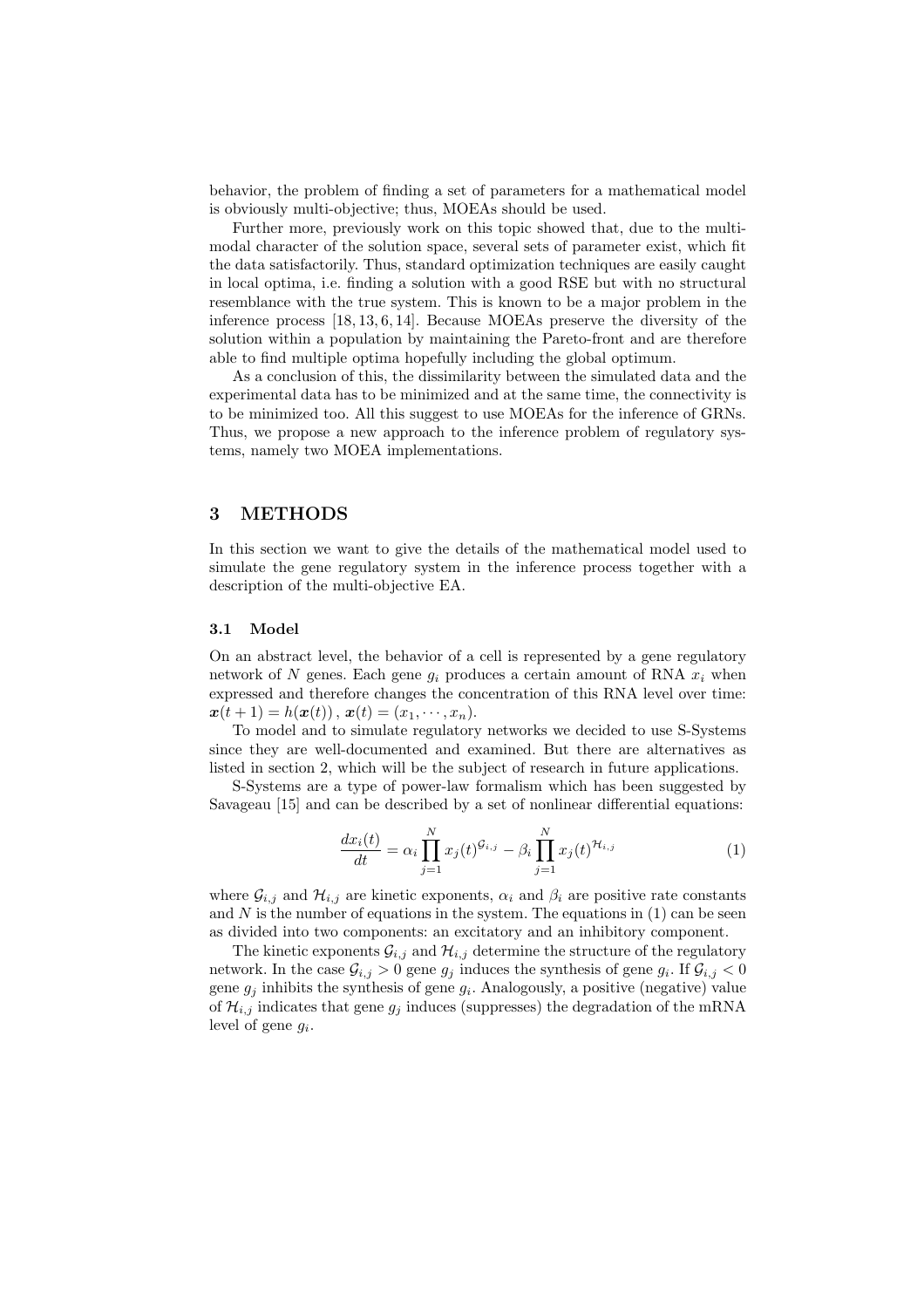#### 3.2 Multi-objective Algorithm

For examining the connectivity and the RSE in parallel, we used a multi-objective EA, which optimizes the parameters of  $\mathcal{G}, \mathcal{H}, \alpha_i$  and  $\beta_i$  in respect to the following two optimization objectives:

I.) For evaluating the RSE fitness of the individuals we used the following equation for calculation of the fitness values:

$$
f_1 = \sum_{i=1}^{N} \sum_{k=1}^{T} \left\{ \left( \frac{\hat{x}_i(t_k) - x_i(t_k)}{x_i(t_k)} \right)^2 \right\}
$$
 (2)

where  $N$  is the total number of genes in the system,  $T$  is the number of sampling points taken from the experimental time series and  $\hat{x}$  and x distinguish between estimated data of the simulated model and data sampled in the experiment. The problem is to minimize the fitness value  $f_1$ .

II.) The second optimization objective is to minimize the connectivity of the system, as biologically the gene regulatory network is known to be sparse. The connectivity is defined in two different ways: first, the maximum connectivity of the genes, i.e. the total number of interactions of the system:

$$
f_2^a = \sum_{i=1}^N (|\text{sign}(\alpha_i)| + |\text{sign}(\beta_i)|) + \sum_{i=1}^N \sum_{j=1}^N (|\text{sign}(\mathcal{G}_{i,j})| + |\text{sign}(\mathcal{H}_{i,j})|)
$$
(3)

And secondly, the median average connectivity of all genes, i.e. the median average number of interactions of each gene:

$$
f_2^b = \text{median}(\frac{f_2^a}{N})
$$
\n<sup>(4)</sup>

#### 3.3 Test Cases

The optimization experiments were performed with different configurations. In the first test class (Test class I: Hybrid), an EA with hybrid encoding individuals was used to minimize the connectivity of the regulatory model, which was recently developed by the authors [19]. This individual combines a binary and a real valued genotype that are evolved in parallel. The binary variables are used to determine a topology or structure of the network and the double encoded optimization variables represent the corresponding model parameter. The individuals always encode all possible model parameters but only some of them are used for simulation according to the binary representation of the topology. Nevertheless, the unused variables are continuously evolved and subject to random walk and might be incorporated in the simulation if the bitset changes.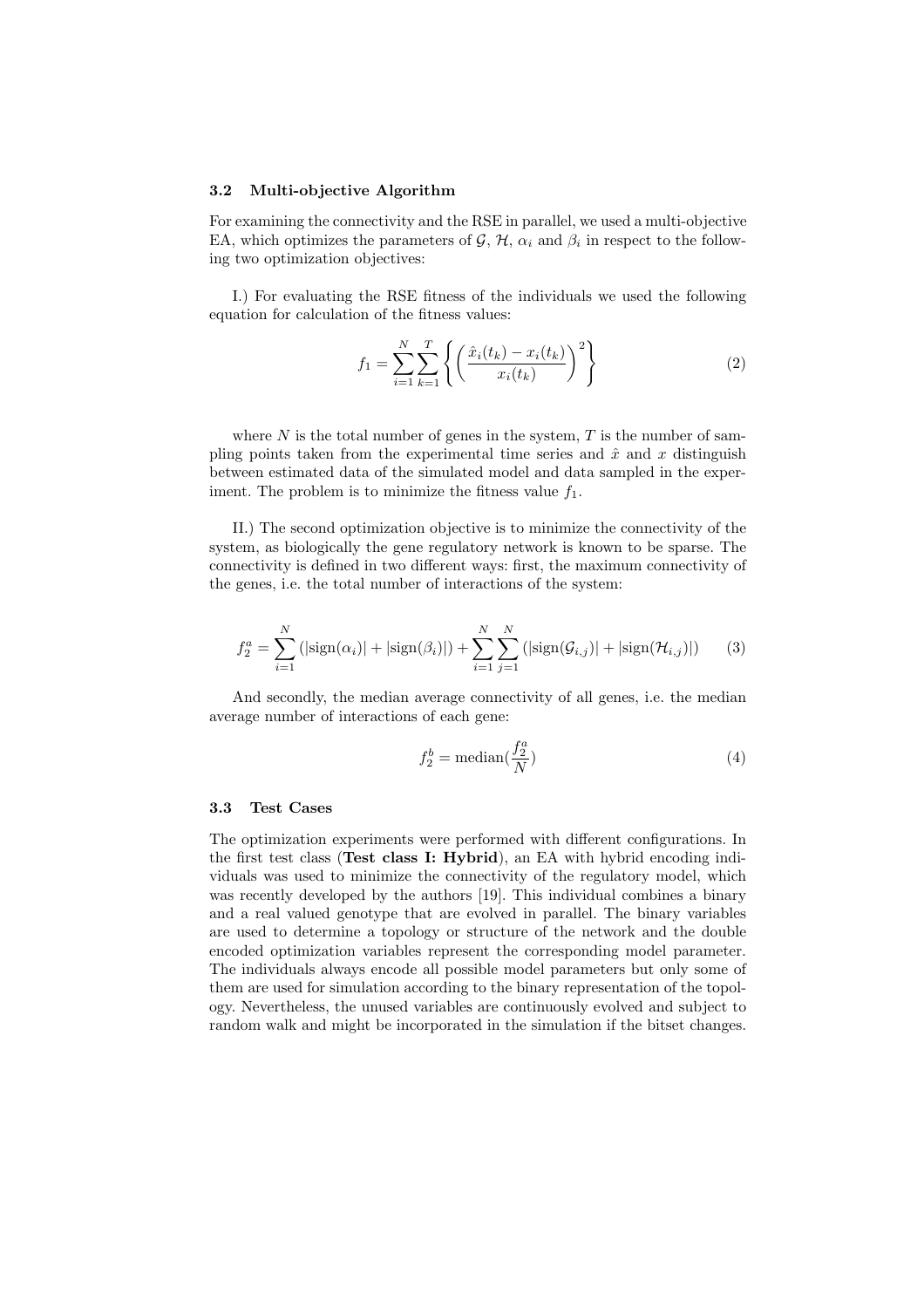This enables the optimizing algorithm to escape local optima. This algorithm has to optimize  $2(N + N^2)$  real valued parameters for the S-System plus  $2N^2$ bits for each entry  $\mathcal{G}_{i,j}$  and  $\mathcal{H}_{i,j}$ , thus in total  $2N + 4N^2$  variables.

Test class II (MA) is a memetic algorithm, where an individual of the MOEA represents the topology together with an evolution strategy, which searches for the best parameters for the given topology. The memetic algorithm uses a MOEA population to evolve populations of topologies of possible networks. These topologies are encoded as bitsets, where each bit represents the existence or absence of an interaction between genes and therefore of non-zero parameters in the mathematical model. The evaluation of the fitness of each individual within the MOEA population applies a local search to find suitable parameters. For evaluation of each structure suggested by the MOEA population an evolution strategy is used, which is suited for the parameter optimizing problem, since it is based on real values. The ES optimizes the parameters of the mathematical model used for representation of the regulatory network. This algorithm was introduced by the authors in [17]. The current implementation is working on both,  $\mathcal G$  and  $\mathcal H$ , thus having the same number of bits as the algorithm in the previous case  $(2N^2)$ . For future implementations it would be interesting to encode only the logical dependency between genes and set the corresponding bits in  $\mathcal G$  and  $H$  at the same time. The difference between the hybrid encoding of I and the II is that the latter is optimizing only the S-System parameters for those values of the bitset that are true. Therefore, this algorithm has a dynamic range of the total number of model parameters between 0 (no connectivity at all) and  $2(N + N^2)$  for the complete S-System.

Furthermore, a third test class (Test class III: Skeletalizing) was implemented, where a technique called *skeletalizing* was used [21]. This is an extension to a standard real-coded GA that introduces a threshold value  $t_{skel}$ , which represents a lower boundary for the parameters  $\mathcal{G}_{i,j}$  and  $\mathcal{H}_{i,j}$  in the mathematical model. If the absolute value of a decoded decision variable of the GA drops below this threshold during optimization the corresponding phenotype value is forced to 0.0 indicating no relationship between the components. Thus,  $|\mathcal{G}_{i,j}| < t_{skel} \rightarrow \mathcal{G}_{i,j} = 0.0$ . This algorithm has the same total number of parameters to optimize as the MA described above.

Overall, a total number of three different algorithms was tested on two problem instances  $(f_1, f_2^a)$  and  $(f_1, f_2^b)$  with artificial experimental data to examine the impact of the connectivity on the overall optimization process.

#### 3.4 Algorithm Settings

The settings and chosen parameter for each of the three algorithm test classes will be given in the following sections.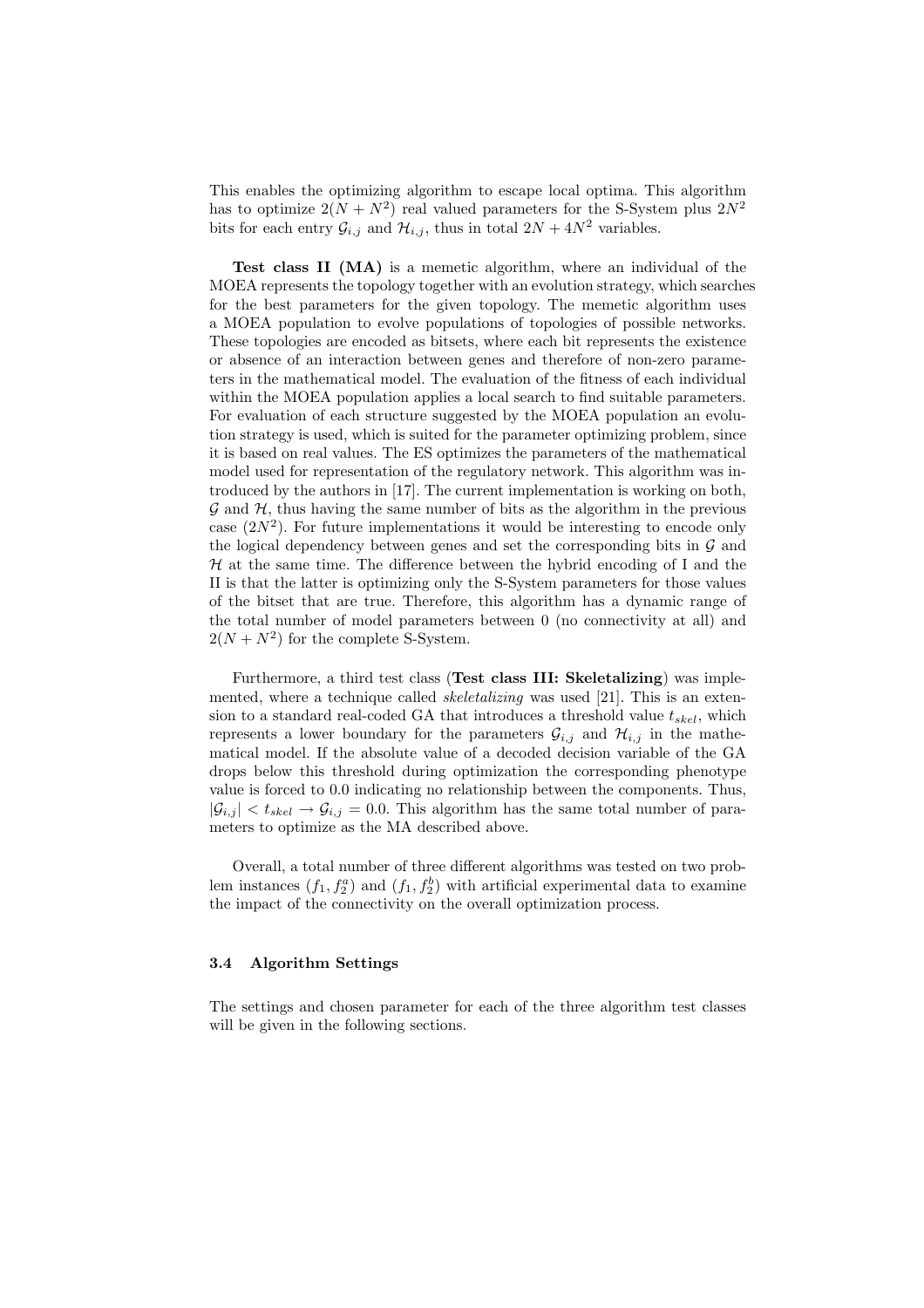Test Class I: Hybrid The multi-objective runs were performed using a realvalued NSGA-II algorithm with a population size of 500 individuals, crowded tournament selection with a tournament group size of  $t_{group} = 8$ , Uniformcrossover recombination with  $p_c = 1.0$  and a mutation probability  $p_m = 0.1$ . (Details on the implementation is given in Deb et al. [4]).

Test Class II: MA The memetic algorithm used also an NSGA-II to evolve a population of possible topologies with crowded tournament selection with a tournament group size of  $t_{group} = 8$ , Uniform-crossover with  $p_c = 1.0$  and a mutation probability  $p_m = 0.1$ . The local optimization was performed using a  $(\mu, \lambda)$ -ES with  $\mu = 10$  parents and  $\lambda = 20$  offsprings together with a Covariance Matrix Adaptation (CMA) (see Hansen and Ostermeier [5]) mutation operator without recombination.

Test Class III: Skeletalizing This test class was a standard real-coded NSGA-II using a population of 500 individuals, crowded tournament selection with a tournament group size of  $t_{group} = 8$ , Uniform-crossover with  $p_c = 1.0$  and a mutation probability of  $p_m = 0.1$  together with the threshold value  $t_{skel} = 0.05$ .

To keep track of the Pareto-front the multi-objective algorithms maintained an archive of (population size/2) individuals and used this archive as elite to achieve a faster convergence. Each test class experiment terminated after 100, 000 fitness evaluations. Each example setting was repeated 20 times.

We further compared the MOEAs to a standard  $(\mu, \lambda)$ -ES with  $\mu = 10$  parents and  $\lambda = 20$  offsprings together with CMA and no recombination. We tested this ES on the artificial systems with 20 multiruns and evaluated the overall best individual found in the runs.

## 4 APPLICATIONS

To illustrate our method, we established two regulatory network systems, which were simulated to gain sets of expression data. After creating the data sets, we used our proposed algorithm to reverse engineer the correct model parameters. The following section show this for a 5-dimensional and a 10-dimensional example.

#### 4.1 Artificial Gene Regulatory Network

Due to the fact that GRNs in nature are sparse systems, we created regulatory networks randomly with a maximum cardinality of  $k \leq 3$ , i.e. each of the N genes depends on three or less other genes within the network. The total connectivity of the 5-dimensional example was 36, i.e. the number of non-zero parameters was 36. As a second and, due to the increased number of participating genes, more difficult test case, we created another regulatory network randomly with a maximum cardinality of  $k \leq 3$ . The total connectivity of the 10-dimensional example was 78.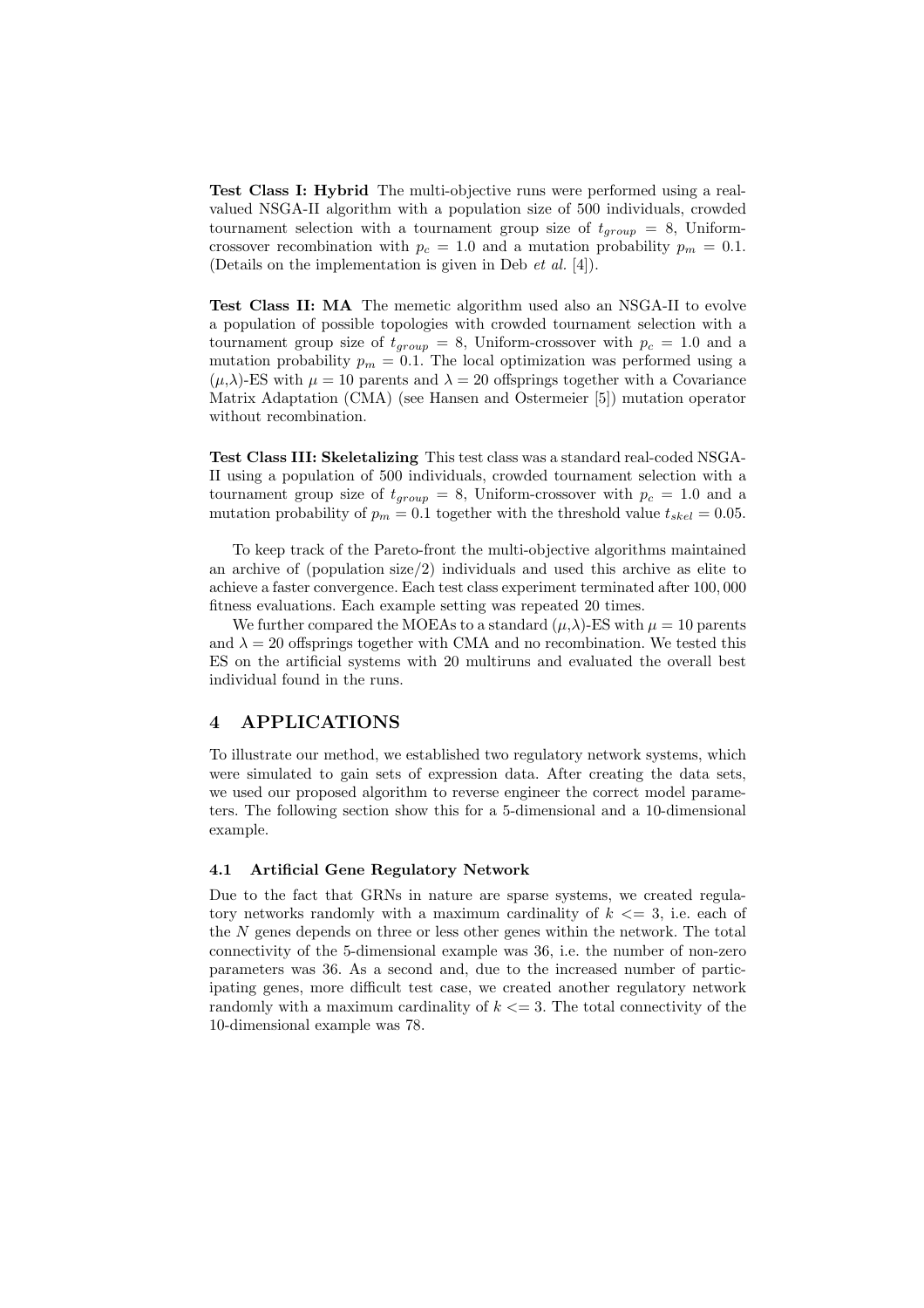Target The time dynamics of the systems can be seen in Fig. 1 and 2, respectively. In the figures, each  $x_i$  represents the RNA level of a certain gene. At this point, we do not differentiate between closely related molecules like mRNA and distantly related like proteins.



Fig. 1. 5-dimensional GRN. The numbers Fig. 2. 10-dimensional GRN. The numbers indicate the component genes. indicate the component genes.

Obviously, the information about the true connectivity was not used in the optimization process it served only for validation purposes.

### 4.2 Initial Results

In the initial implementation, the MOEA found the only one Pareto-optimal solution with a connectivity of 0. This is caused by the trivial solution with zero interactions. With a connectivity of 0, the system is static and does not change over time. Because the expression levels of the system are in the range of 0.0 and 5.0, the data distance of the static case is very small compared to many of the systems with a larger connectivity and often unstable dynamics. To bypass this issue, we multiplied the data sets by a factor  $f_{scale} = 1,000,000$  and introduced therefore a penalty for being static. During evaluation and postprocessing of the results, we reversed this scaling to gain fitness values for the original data range.

#### 4.3 5-dimensional example

The actual results of the three test classes are shown for the 5-dimensional example in the next figures. Fig. 3 shows the Pareto-front results of the three test classes accumulated over all 20 multiruns with the RSE as ordinate and the total number of interactions in the inferred model as abscissa.

As one can see, with increasing number of interactions, the RSE is getting better due to the ambiguity in the data sets. Because the optimizer has more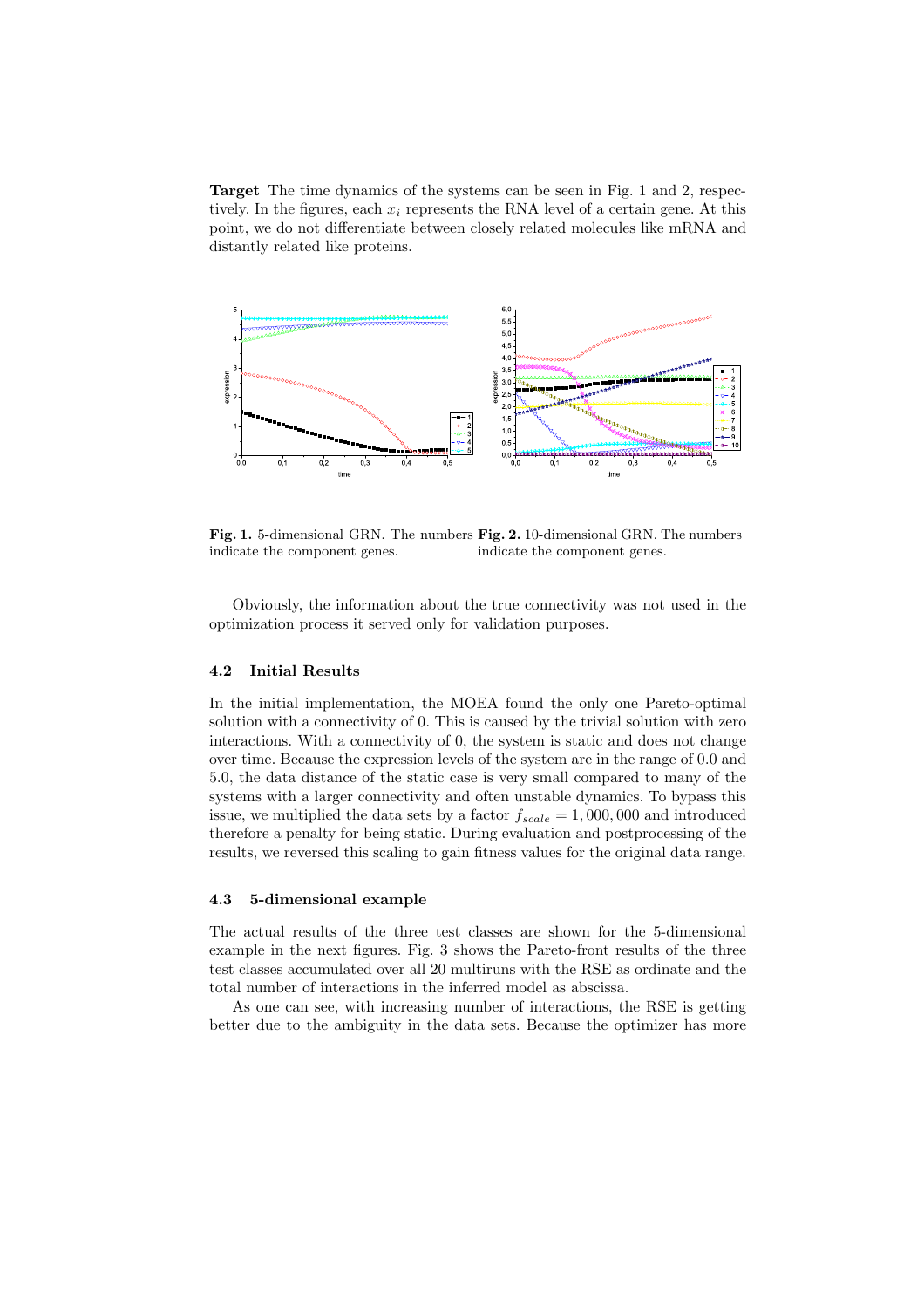

Fig. 3. Pareto-front of the 5-dim example Fig. 4. Distances of the 5-dim example (total connectivity) (total connectivity)

parameters and thus more model variables to use for fitting the data, it becomes more easy to actually reach the desired time series course. But as can be seen in the figure to the right (Fig. 4), the euclidian distance between the true system and the model found by the EA is getting worse, due to the sparseness of the true system. This validates the results of previous work [17].

The next two figures show the Pareto-front and the parameter distance of the 5-dimensional example in the case that the median average number of interactions of each gene was taken into account as the second optimization objective.



Fig. 5. Pareto-front of the 5-dim example Fig. 6. Distances of the 5-dim example (average connectivity) (average connectivity)

There is almost no difference between the two definitions of connectivity as can be see in the figure. All algorithms yield similar results as in the test case of the total connectivity. And as in the previous results shown, there is no sig-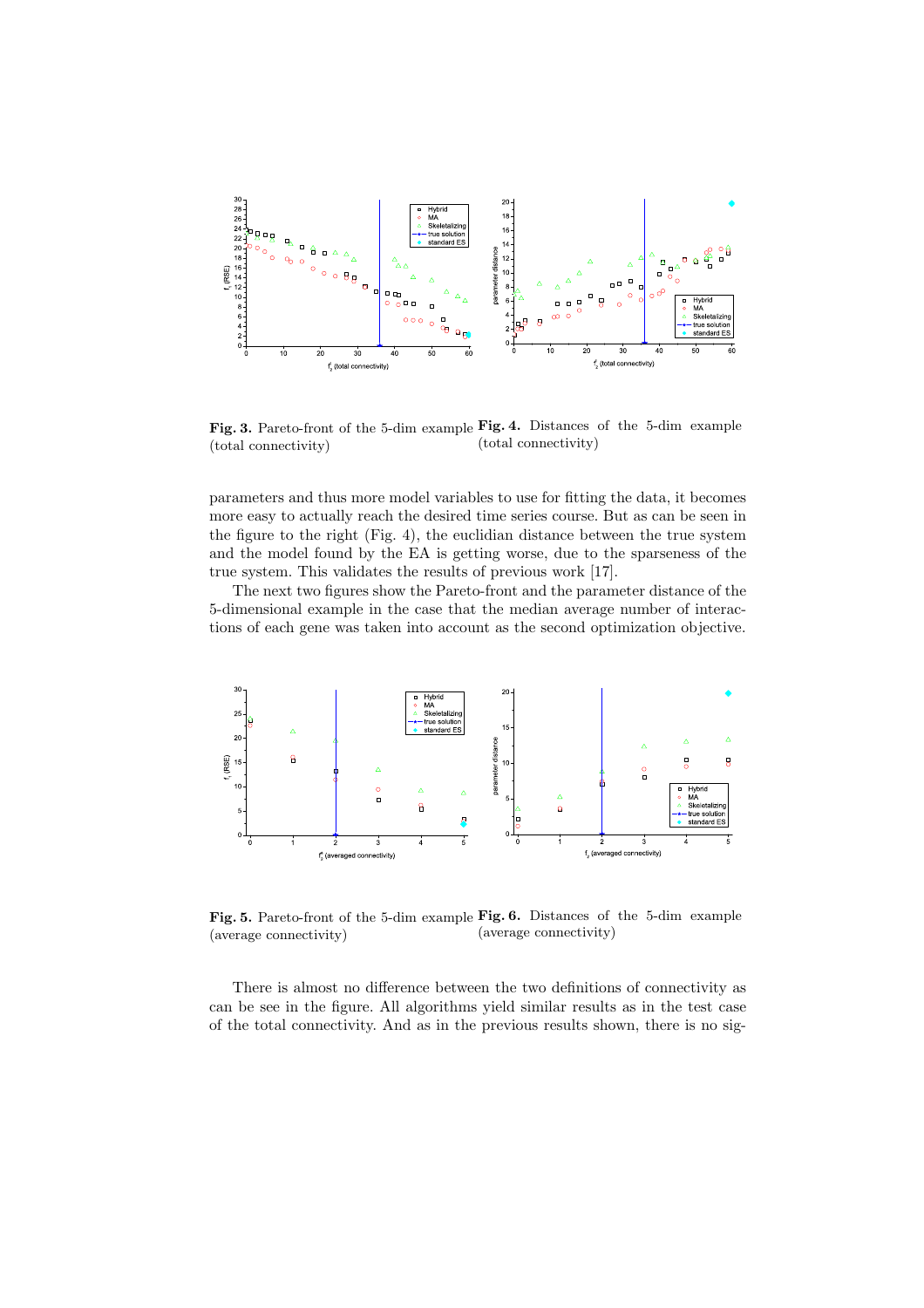nificant difference between the two multi-objective implementations (MA and hybrid). Both, the MA and the hybrid algorithm, outperform the skeletalizing GA.

The star in the figures show the true solution with a total connectivity of 36. None of the tested algorithm is able to reach the true solution. This might be partly due to the limited number of total fitness evaluations. But the major problem for all EAs is that the solution space is highly multi-modal and in case of the S-System very large.

For comparison, we tested additionally a standard ES on the artificial systems. These results are indicated in the figures with the rhombus symbol. As one can see, the standard ES prefers fully connected networks. The averaged best RSE fitness values in case of the 5-dimensional example are as good as those of the multi-objective EAs. But the second objective, the distance between the optimized parameters and the true system, is much better for the MOEAs. The ES found solutions, which fit the data comparably good, but show less resemblance with the original system.

Overall, two conclusions can be drawn from the figures: first, the MA and the hybrid algorithm perform significantly better than the algorithm taken from the literature, i.e. the skeletalizing GA and a standard ES. Probably the ability to preserve the diversity in the population supports the MOEA to find better solutions.

Secondly, the memetic algorithm performs on average slightly better than the hybrid encoding individual. One advantage for the MA in future applications might be the fact that EAs tend to yield better solutions with a local search, which refines the found parameters.

#### 4.4 10-dimensional example

The conclusions from the previous section are validated by the results of the 10-dimensional example as given in Fig. 7 and 8.

Again, the fitness values for fitting the data (RSE) are getting better for increasing numbers of interactions in the regulatory system. The distance to the true model parameters is getting worse. And as in the 5-dimensional example, the solutions were not even close to the true solution, indicated with the star. For the true connectivity, no algorithm was able to find the correct parameters. The reason for this can be understood, if one looks closer at the topologies for this connectivity. The algorithms examined the correct degree of dependencies but with wrong interactions partners. In this case, it is obviously not possible to find the correct values for the model parameters. The conclusion from this fact is that more topologies have to be examined, which is easy to perform with the MA or the hybrid algorithm and a higher number of total fitness evaluations.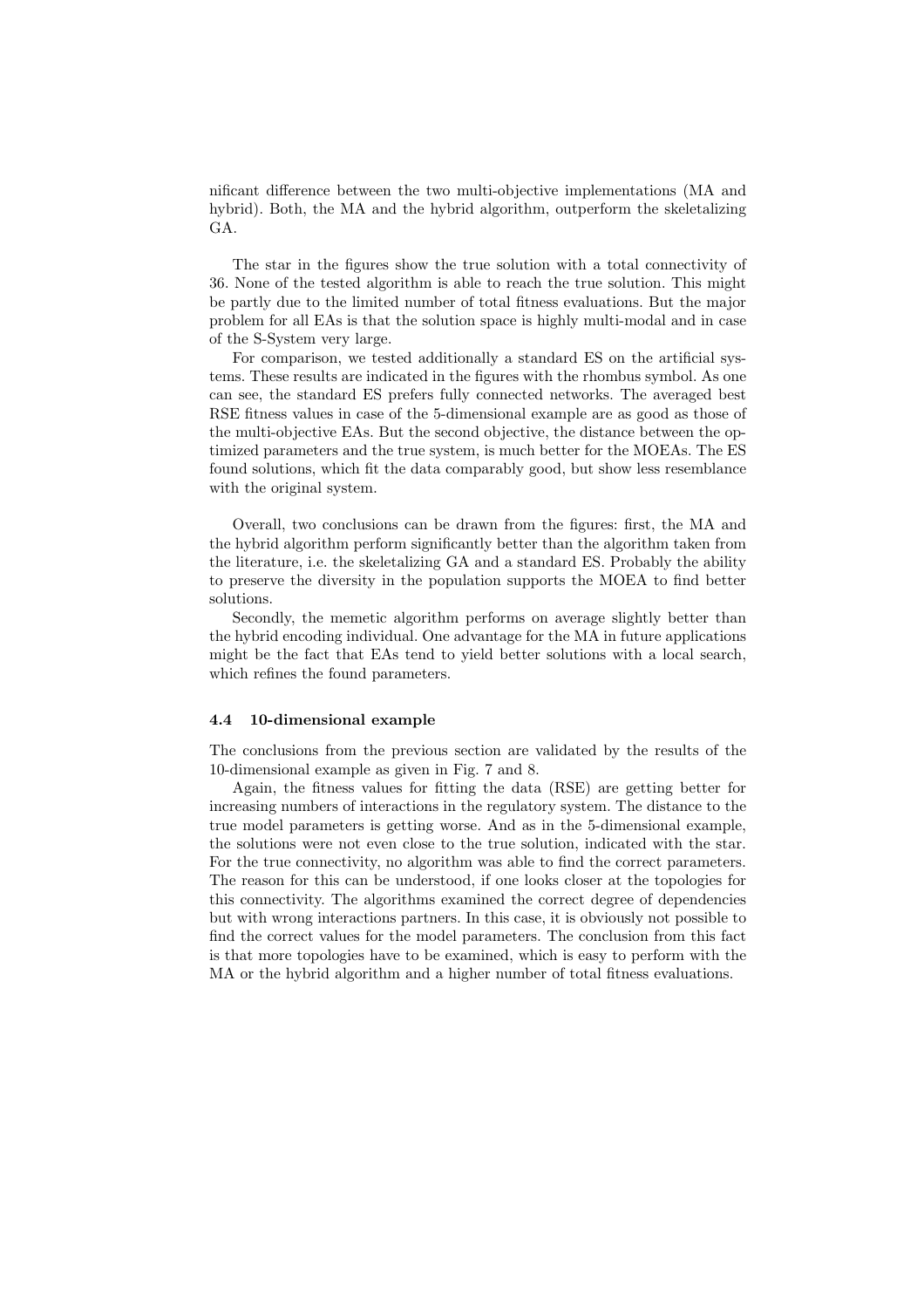

Fig. 7. Pareto-front of the 10-dim example Fig. 8. Distances of the 10-dim example (total connectivity) (total connectivity)

The standard ES performed better than in the previous example. The RSE fitness values were comparably good as those of the totaly connected MOEA results. And also the parameter distances of the ES results corresponded with those of the MOEA solutions. But again, the ES was not able to find any solutions that were not fully connected. Considering that the ES had as many fitness evaluations as the MOEA, the MOEA performed much better. This supports the claim of the usefulness of the increased diversity in a MOEA population.



Fig. 9. Pareto-front of the 10-dim example Fig. 10. Distances of the 10-dim example (average connectivity) (average connectivity)

Again, the choice of the connectivity definition did not influence the overall results as can be seen in figures 9 and 10. Both implementations resulted in similar solutions in respect to the parameter distance and the RSE fitness.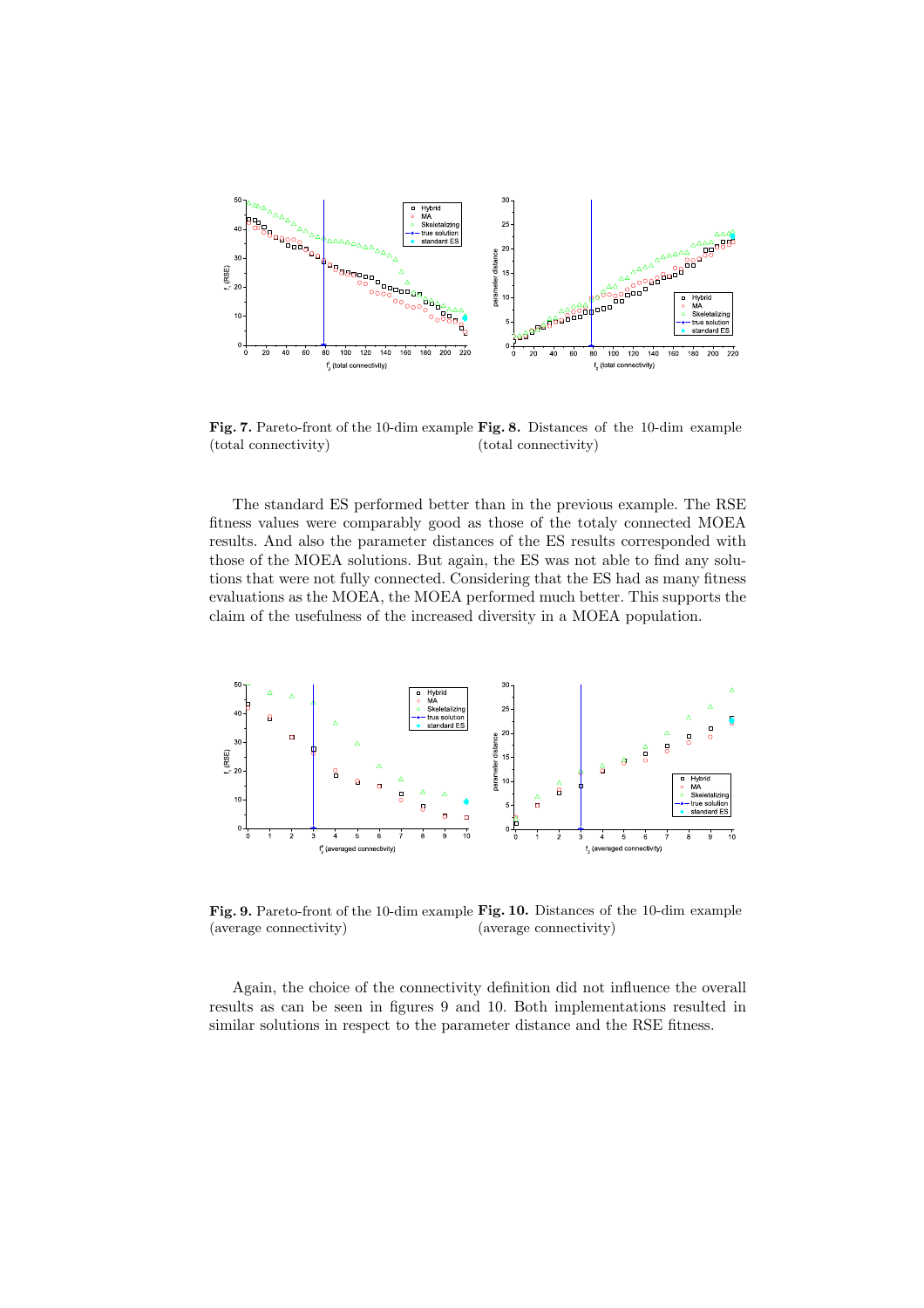## 5 DISCUSSION

#### 5.1 Conclusions

In this paper we compared different multi-objective strategies to infer gene regulatory networks from time-series microarray data. The results of the test examples showed that the number of interactions has a crucial impact on the ability of an EA to fit a mathematical model to a given time series. High numbers of connections between system components yield in better results in respect to the data fitness. This is due to the large number of model parameters and the small number of data sets available, the system of equations is highly underdetermined. Therefore, multiple solutions exist, which fit the given data, but show only little resemblance with the original target system. This problem is known in literature but there are currently only few publications reflecting on this issue. The multi-objective strategy showed promising performance in comparison to standard single-objective algorithms. MOEA are better at preserving the diversity of the solutions in the population as standard algorithms do and are able to better cope with the ambiguity issues than single-objective optimization algorithms as we have shown in this paper. This is especially important for the highly multi-modal solutions space in the case of inference problems.

On the other side, with increasing number of interactions, it becomes more and more difficult to find the true system in respect to correct parameter values. Because biological systems are sparse, algorithm have to take this fact into account to find better solutions. In this example, we knew that the true solutions existed with the known connectivity. In real world applications, researches do not know, which connectivity is the correct one. MOEAs are again a promising approach to this problem as they result in a set of Pareto-optimal solutions from which researchers can choose the most suitable model complying with, for example, biological constraints. Biologist would be able to take one or more solutions as hypotheses and examine them in additional experiments.

#### 5.2 Outlook

Due to the ambiguity in the data, it is difficult for EAs to find the correct solution as concluded above. Recently, the authors published a method to incorporate data sets obtained by additional experiments [16]. As one future enhancement of the proposed methods, we plan to incorporate such additional methods to identify the correct network.

As the initial results showed, precautions have to be taken to prevent the MOEA from finding the trivial solution of no connectivity. This can be done for example by scaling the experiment data as we did in this publication or one could introduce a penalty term to scale the objective function.

In future work we also plan to include a-priori information into the inference process of real microarray data like partially known pathways or information about co-regulated genes, which can be found in literature or in public databases. Here, the dissimilarity to the known pathway could be included as a third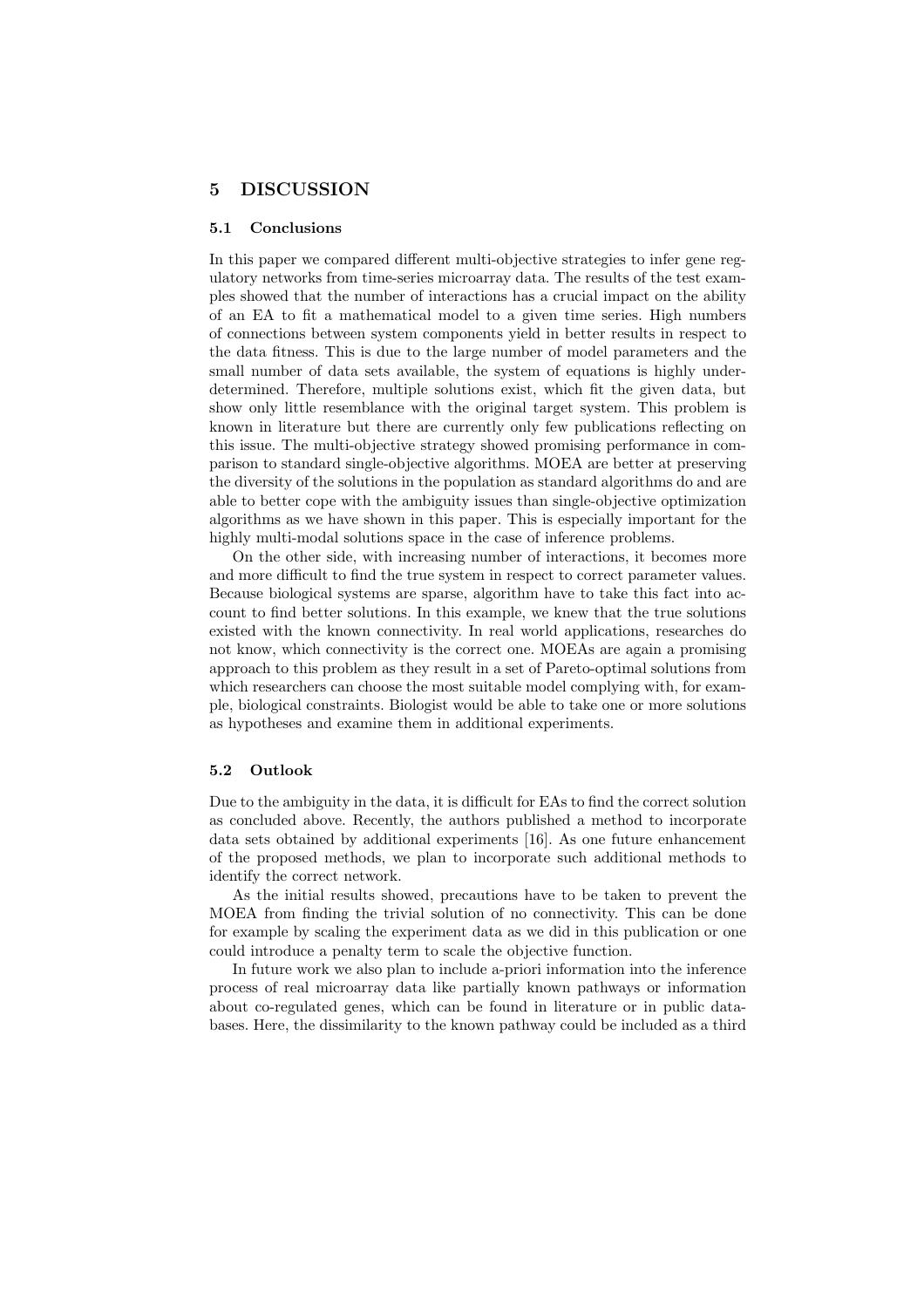objective, which is also to be minimized. This would enable the MOEA to search for models consistent with current biological knowledge, but would also allow for alternative solutions where biological information is missing or faulty.

Furthermore, additional models for gene regulatory networks will be examined for simulation of the non-linear interaction system as listed in Sect. 2 to overcome the problems with a quadratic number of model parameters of the S-System.

## Acknowledgment

This work was supported by the National Genome Research Network (NGFN) of the Federal Ministry of Education and Research in Germany under contract number 0313323.

#### References

- 1. T. Akutsu, S. Miyano, and S. Kuhura. Identification of genetic networks from a small number of gene expression patterns under the boolean network model. In Proceedings of the Pacific Symposium on Biocomputing, pages 17–28, 1999.
- 2. T. Akutsu, S. Miyano, and S. Kuhura. Algorithms for identifying boolean networks and related biological networks based on matrix multiplication and fingerprint function. In Proceedings of the fourth annual international conference on Computational molecular biology, pages 8 – 14, Tokyo, Japan, 2000. ACM Press New York, NY, USA.
- 3. S. Ando, E. Sakamoto, and H. Iba. Evolutionary modeling and inference of gene network. Information Sciences, 145(3-4):237–259, 2002.
- 4. K. Deb, S. Agrawal, A. Pratab, and T. Meyarivan. A fast elitist non-dominated sorting genetic algorithm for multi-objective optimization: Nsga-ii. In *Proceedings* of the Parallel Problem Solving from Nature VI Conference, number 1917 in LNCS, pages 849–858, 2000.
- 5. N. Hansen and A. Ostermeier. Adapting arbitrary normal mutation distributions in evolution strategies: the covariance matrix adaptation. In Proceedings of the 1996 IEEE Int. Conf. on Evolutionary Computation, pages 312–317, Piscataway, NJ, 1996. IEEE Service Center.
- 6. J. Herz. Statistical issues in reverse engineering of genetic networks. In Proceedings of the Pacific Symposium on Biocomputing, 1998.
- 7. S. Imoto, T. Higuchi, T. Goto, K. Tashiro, S. Kuhara, and S. Miyano. Combining microarrays and biological knowledge for estimating gene networks via bayesian networks. In Proceedings of the IEEE Computer Society Bioinformatics Conference (CSB 03), pages 104 -113. IEEE, 2003.
- 8. S. A. Kauffman. The Origins of Order. Oxford University Press, New York, 1993.
- 9. E. Keedwell, A. Narayanan, and D. Savic. Modelling gene regulatory data using artificial neural networks. In Proceedings of the International Joint Conference on Neural Networks (IJCNN 02), volume 1, pages 183–188, 2002.
- 10. S. Kikuchi, D. Tominaga, M. Arita, K. Takahashi, and M. Tomita. Dynamic modeling of genetic netowrks using genetic algorithm and s-sytem. Bioinformatics, 19(5):643–650, 2003.